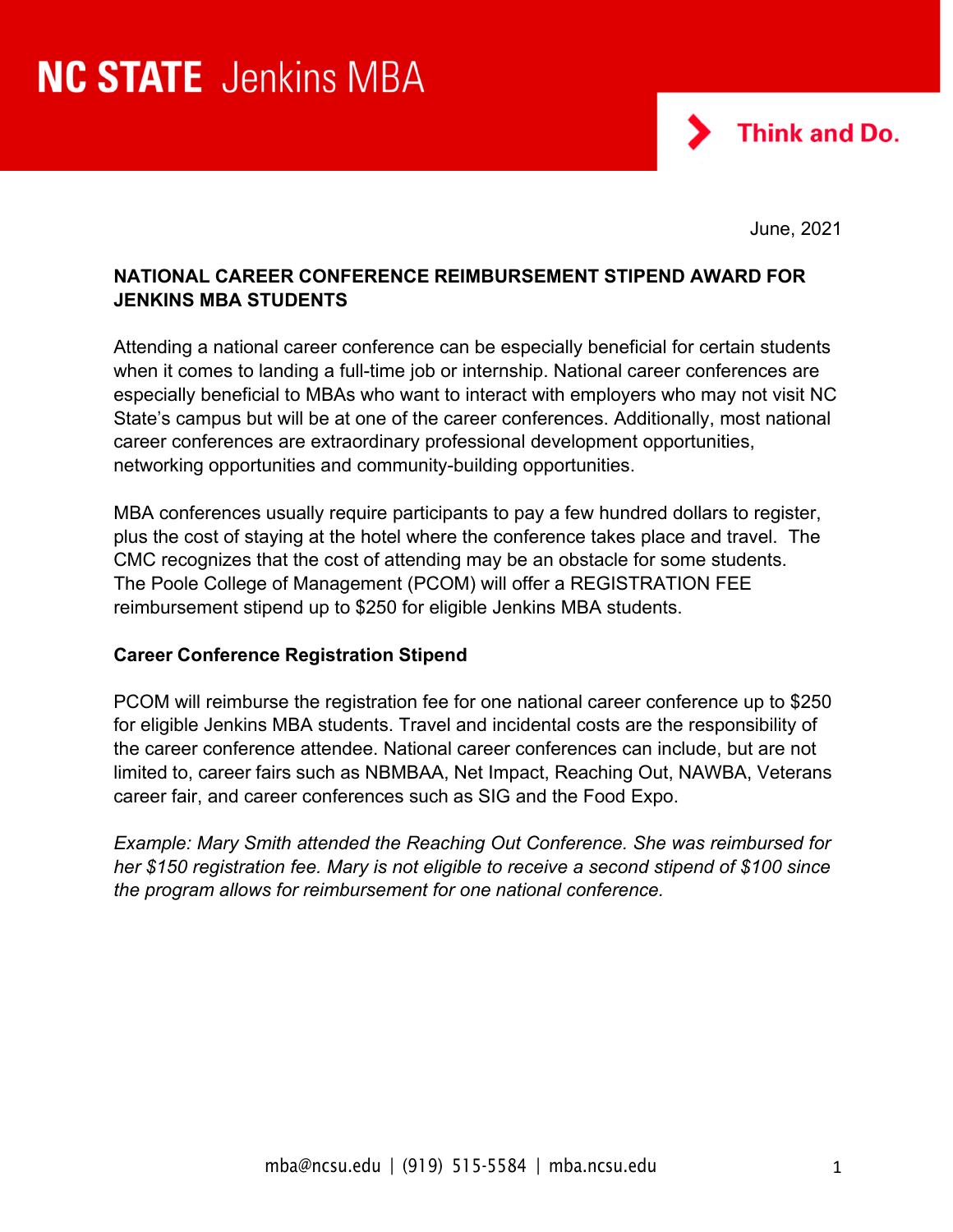# **NC STATE** Jenkins MBA



## **Eligibility for a national career conference stipend**

Students must complete these initial Career Management Center (CMC) deliverables to earn the career conference stipend:

- 1. Student must be in good academic standing (not on academic probation), and in good standing in accordance with NC State University's Student Code of Conduct.
- 2. Sign the Jenkins No Show Policy, Renege Policy, and the Virtual Attendance policy, and have it on file with the CMC
- 3. Sign the Participation, Liability Waiver, and Indemnification Agreement
- 4. Have an "approved" resume on file in 12Twenty
- 5. Complete the initial career advising appointment and required mock interviews
- 6. Submit a career conference target company list to the career coach

#### **Amount awarded**

The amount allowed for reimbursement related to a national career conference is up to \$250 per seeking\* student for the current academic year. For timely reimbursement, the reimbursement request should be submitted within two weeks of the start of the conference.

Stipend privilege is limited to students who are seeking full-time employment or an internship and have not accepted a new position at the time of the conference

(\*Seeking – According to the MBACSEA Standards, seeking is defined as graduates reporting seeking full-time or short-term professional-level employment).

### **REIMBURSEMENT PROCESS**

Please note, this stipend, in accordance with university policy, is paid in the form of reimbursement for documented eligible conference registration expenses and requires submission of documentation. There are no exceptions to these university requirements. Detailed instructions for reimbursement are listed below.

1. Students must complete the NC State University Payment Request Memo [ADD LINK] with travel details and registration pricing information.